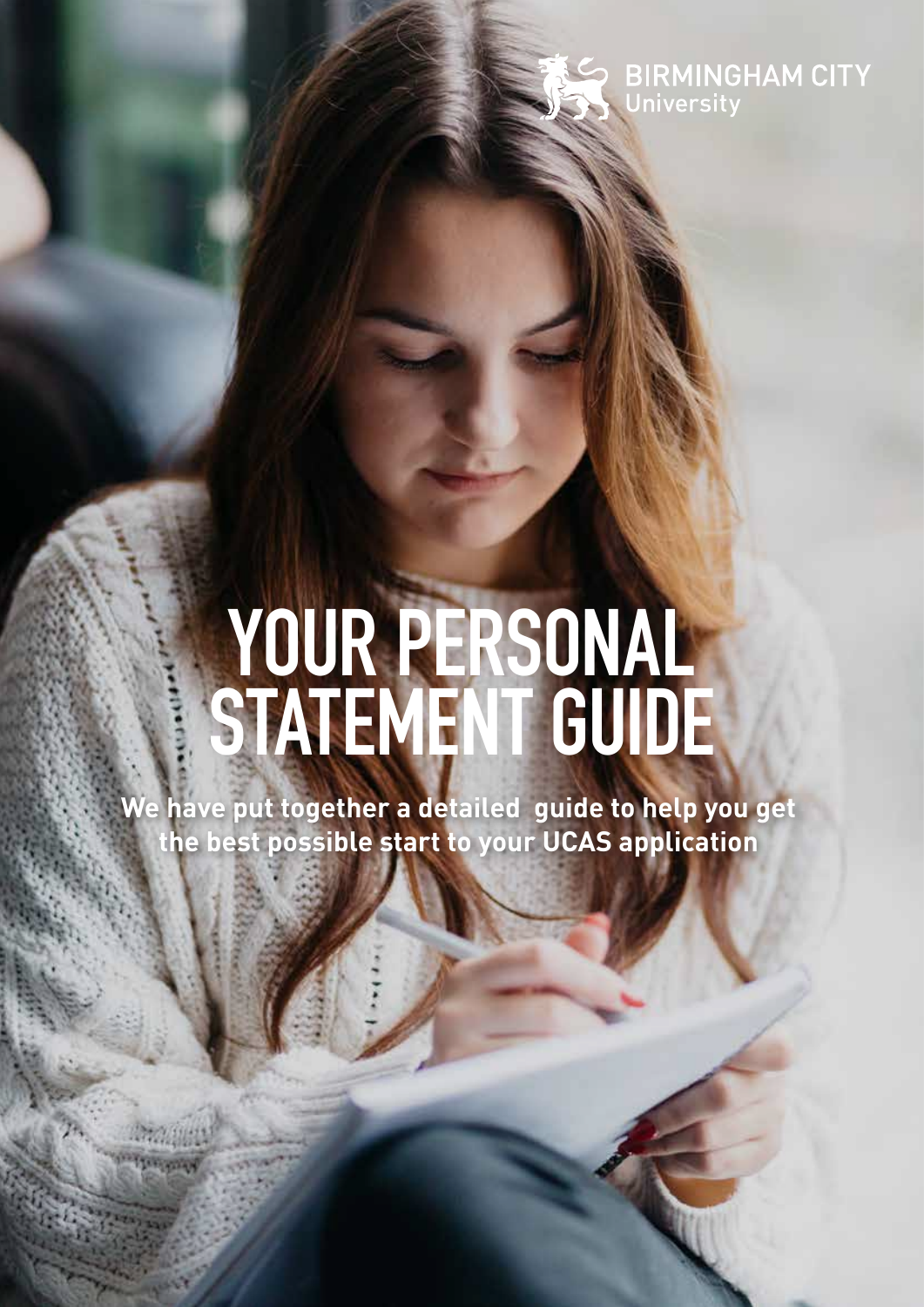1. Your future plans

Whether you want to be a lawyer or the next Steven Spielberg, think about what you want to do in the future. It may be that the course is directly relevant to your intended career, or perhaps you have already studied the subject and found it particularly enjoyable. If the subject is completely new for you, highlight what led you to this decision.

#### 2. Your work experience

This could include the skills you gained through work experience placements or part-time work. Work experience shows your dedication and commitment to your future career, while part-time work proves you are disciplined and organised.

## **WHAT TO INCLUDE IN YOUR PERSONAL STATEMENT**

#### **EXAMPLE FROM ONE OF OUR CRIMINOLOGY STUDENTS:**

*"My aspiration is to have a career in policing although I look forward to learning about and exploring other career opportunities this course would open up for me. I believe I have the abilities and transferrable skills to be successful in the career path as I'm honest, a problem solver and have sound judgment."*

#### **EXAMPLE FROM ONE OF OUR TECHNOLOGY STUDENTS:**

*"In 2011 I attended a fantastic two week placement at a local digital media*  company, who produce animation, film and *applications for both mobile and web. It was an eye-opening experience which allowed me to work with professionals and see*  first-hand how the industry operates."



| CHECKLIST                         | Why are you applying for your chosen course(s)?                                                              |
|-----------------------------------|--------------------------------------------------------------------------------------------------------------|
|                                   | What are your future plans and career ambitions?                                                             |
|                                   |                                                                                                              |
|                                   |                                                                                                              |
|                                   | How does the course relate to what you want to do                                                            |
|                                   |                                                                                                              |
| in the future?                    | What have you done in your school and college life?                                                          |
|                                   |                                                                                                              |
|                                   | What activities and hobbies have you done in                                                                 |
|                                   |                                                                                                              |
|                                   |                                                                                                              |
| preparation for higher education? | What work experience do you have? Include details of<br>jobs, placements, work experience or voluntary work. |
|                                   |                                                                                                              |
|                                   |                                                                                                              |
|                                   |                                                                                                              |

#### **There are four main things to cover:**







Top tip: Remember that your Personal Statement is personal to you. We'll give you examples throughout this guide for inspiration, but you'll need to include your own experience which is relevant to the specific course you're applying for.

#### 3. Your school and college life

At this point most of your experience may have come from your school life so make sure you include the skills you have gained whilst at school or college, as well as any sporting or extra-curricular activities, or positions of responsibility you have had (eg prefect, librarian).



#### 4. Your interests and activities

Highlight the skills you have gained through activities you are involved in outside of school such as volunteering in the community, music, team sports, and any other hobbies or interests. You'd be surprised how much you have done!

#### **EXAMPLE FROM ONE OF OUR MEDIA STUDENTS:**

Use this section to jot down some ideas. **YOUR NOTES:**

Let's start writing...  $\mathscr B$ 

*"I have recently joined the Media Team as part of my Sixth Form's Hub. I am working as part of a team with set deadlines collaborating on exciting Sixth Form projects. Using my skills and experience, I have updated and rebranded the Sixth Form magazine to a more contemporary style."*



(see next page)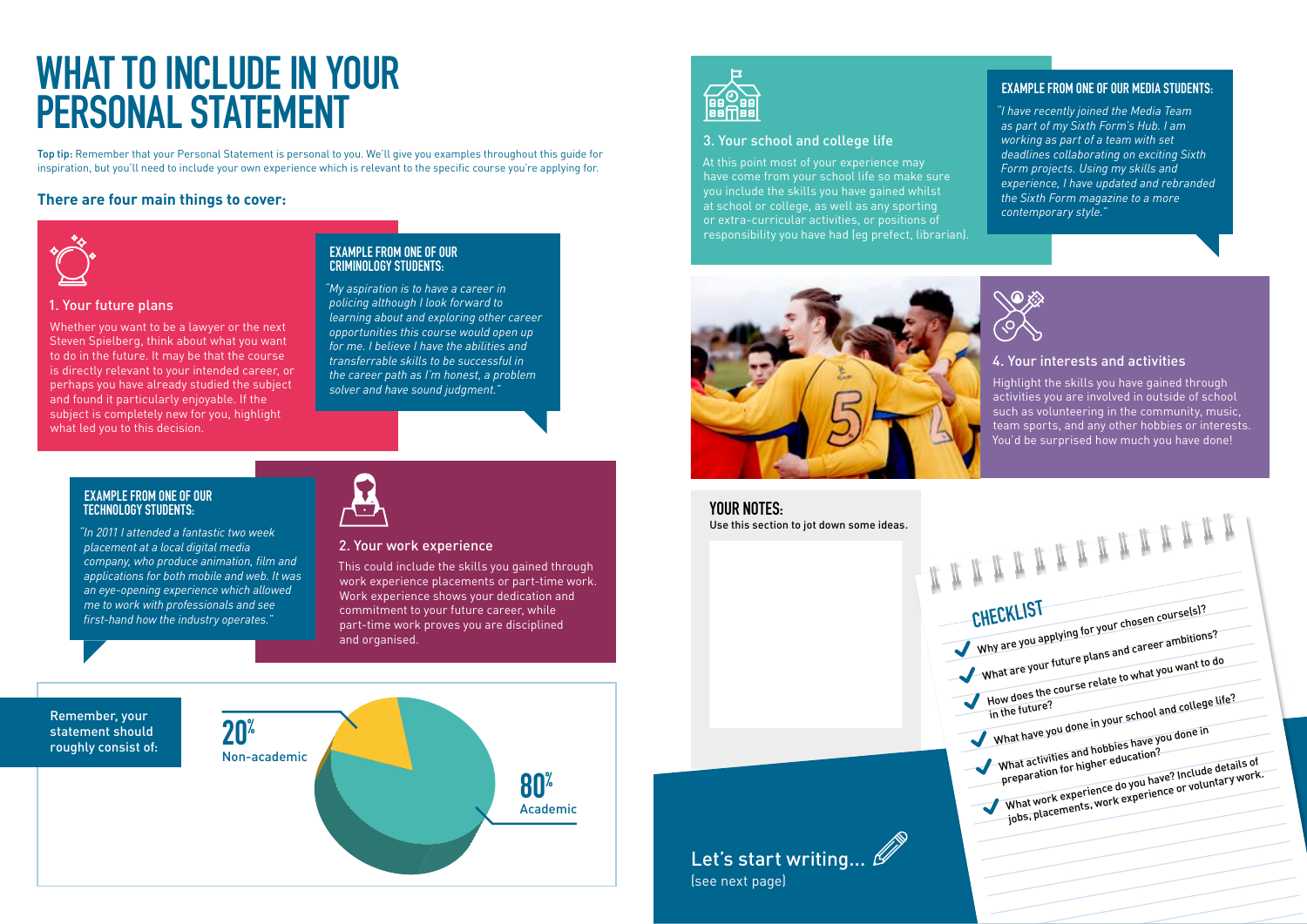### **HOW TO START WRITING YOUR PERSONAL STATEMENT:**

### **DRAFT, DRAFT, DRAFT!**

Write several drafts and get feedback from others. Getting this first draft down on paper is the hardest bit, so try to get advice from friends, family and your school or college. Also make sure to check the university website for advice about what they are looking for in an applicant.

#### **A CLEAR STRUCTURE**

Keep within the character limit of 4,000 characters, including spaces. There's a line limit of 47. Like an essay, structure your information in a logical way to reflect the skills and qualities the universities and colleges value most.

#### **GRAMMAR AND SPELLING**

Use appropriate vocabulary, spelling and grammar. Use words with precise meanings, but avoid pretentious language or giving the impression you just swallowed a dictionary! Read it back to yourself out loud to make sure it sounds like something you would say – and get parents, friends or siblings to take a look through too.

Digital media has always been a large part of my life. From cringe-worthy creations of my early youth to near-professional publications I now create, I have always enjoyed making creative media using technology. I have always retained the motivation to return to full time education. Since I have left education I have continued to improve and study different areas in IT through my many different hobbies. I have always had a thirst for IT and digital media and a course would offer me the chance to use many different pieces of technology that I have not used before. When I was at college, I studied IT BTEC. The course was great: it mixed coursework with practical skills and I thoroughly enjoyed it, achieving a merit.

#### **EVIDENCE FOR SPECIFIC EXAMPLES**

Give evidence for all your claims — don't just say you have good organisational skills, provide an example of how you can demonstrate it.

#### **WRITE YOUR CONCLUSION**

Try to summarise the main points of your statement then finish it off with a positive comment about why the university should think about offering you a place. You could also end with a comment about your career aspirations.

#### **EXAMPLE FROM ONE OF OUR EDUCATION STUDENTS:**

*"Studying at university has been my ambition*  for many years. I find immense enjoyment in *reading and researching history and believe that, in the future, I will be very successful in inspiring and encouraging others to study the subject."*

*Let's get writing!*

Great, you have got this far! Now you have all your information nailed, let's get writing your winning Personal Statement!

## **EXAMPLE PERSONAL STATEMENT**

I have spent a lot of time working in digital media. I followed my dreams and created a clothing line. This creation of mine grew into something much more than I ever thought it would. I had to register my business and I became a sole-trader, which meant filling out a tax return every year. I amassed a client base of over 1,000 people on my business Facebook page and shipped over 80 of my products worldwide. One of my best achievements was organising and casting a photoshoot involving products and models. It was an amazing achievement. I learnt many skills as I was the only person working within the brand. I had to cover every area of the business from customer service through to designing the actual garments on Photoshop and working alongside manufacturers. I managed and created all the marketing for the brand and published it to various social media sites. I was able to analyse customer data this way and could see which promotions worked best and which engaged the user most.

Whilst at school, I started my first job working at a local garden centre on weekends. I worked here for three years and, during that time, I was promoted to till supervisor where I had to manage a small team of till operators during the day. Alongside this job, I dedicated a lot of my Summer working with a charity. This involved me working with and supporting children with special needs, taking them out on activities. During my time at secondary school, I opted to take Certificate of Digital Applications (CiDA) as a subject. At the end of my course, I achieved a distinction. In fact, I was awarded top IT student for my year group as I achieved the highest grade the school had ever seen within the subject.

During the Summer, my friends and I became extremely passionate about music; we decided to take a road trip across Europe to visit Austria and attend one of the country's biggest music festivals. And of course, me being me, I took the opportunity to make something creative. I brought a camera along with me and recorded over three hours of footage which I then compiled into nine short, bite-sized videos of our journey, then uploading them to YouTube. For this task, I used the program Adobe Premiere. At first, the program looked extremely complicated but, thanks to my intuition, I picked the relative skills very quickly. The response to the videos was amazing, so much so that it has inspired me to continue filming, editing and publishing YouTube videos.





This shows off the student's passion for the course and industry, as well as their initiative.

#### **CHECK OUT STUDENT CLAIRE'S GUIDE WRITING YOUR PERSONAL STATEMENT ON YOUTUBE.**

[bcu.ac.uk/claires-tips](https://www.bcu.ac.uk/student-info/how-to-apply/making-your-application/personal-statement-tips-from-students)

Top tip: Your Personal Statement is just one part of your UCAS application. Tutors will take a number of things into consideration before making you an offer, like checking you meet the entry requirements for the course. Here's an example of what one student included in their Personal Statement. Remember each student and each course is different so there is not one perfect example which suits everyone. We've even suggested some improvements here too!

#### **INTRO**

#### **80% EDUCATION AND SKILLS**

This student could have improved their Personal Statement by including more about their academic experience

#### **20% NON-ACADEMIC**

Hobbies and interests

The student could improve this statement by adding a short conclusion, summing up why they deserve to be offered a place for the course and any future career ambitions after they've completed it.

This shows how the student mixes their hobbies with developing skills relevant to the course.

This demonstrates the student's volunteering and work experience.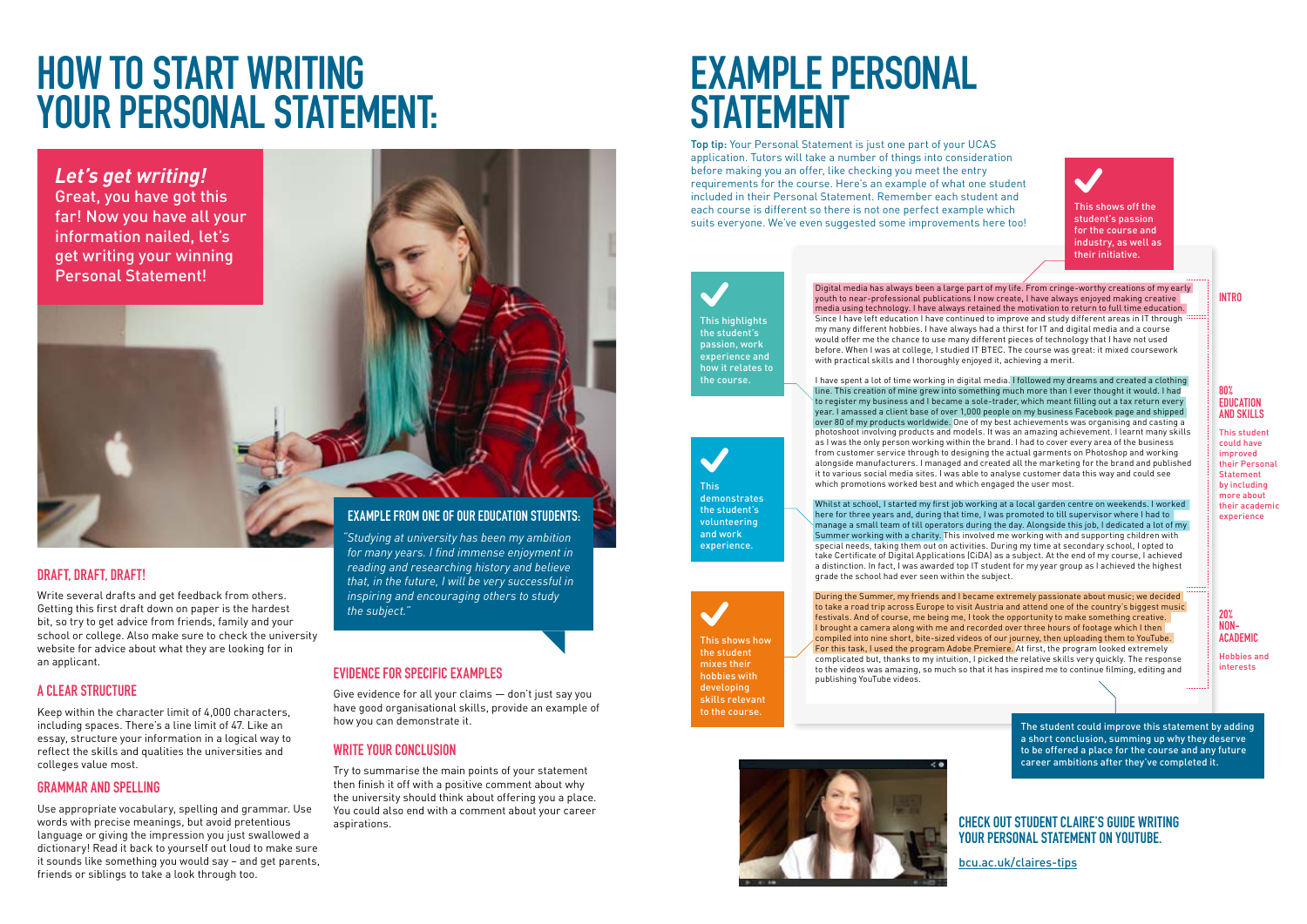# **BIRMINGHAM CITY UNIVERSITY**





programmes, to taught Master's courses and research doctorates. About a fifth of our students study part-time, combining employment with our professionally relevant courses, improving their career prospects.

Our courses are designed to prepare you for the world of work. Many of our lecturers have real-life experience of working in industry, our facilities match those you could experience in the workplace and you get the opportunity to go on placements with leading employers. We even employ our own students for temporary and part-time roles at the University!

With around 24,500 students from 80 different countries, Birmingham City University is one of the largest universities in the UK and our popularity has grown significantly in recent years. We became a university in 1992, but our history dates back to 1843 and we have a proud record of widening access to higher education.

> Living in Birmingham offers you the chance to live in an exciting, diverse city with world-class restaurants, entertainment and shops. We rival the capital in excitement but not in cost.

# **THE UCAS PROCESS**

As the majority of university courses in the UK have no formal interview requirements, most decisions on whether to offer you a place will be made entirely on the strength of your UCAS application form — particularly your Personal Statement.



The form consists of seven sections — your personal details, course choices, education, employment, Personal Statement and reference.

Of those, the Personal Statement offers you the best chance to 'sell' yourself, by explaining why you are applying for that particular course and why the university should want you to join them!

At first glance, being asked to write around 500 words about yourself may seem a little daunting, and you may find it easier to break it down into sections, considering what you want to say about different aspects of your personality and experience. This guide will show you how and there is also a wealth of information on <www.ucas.ac.uk>.